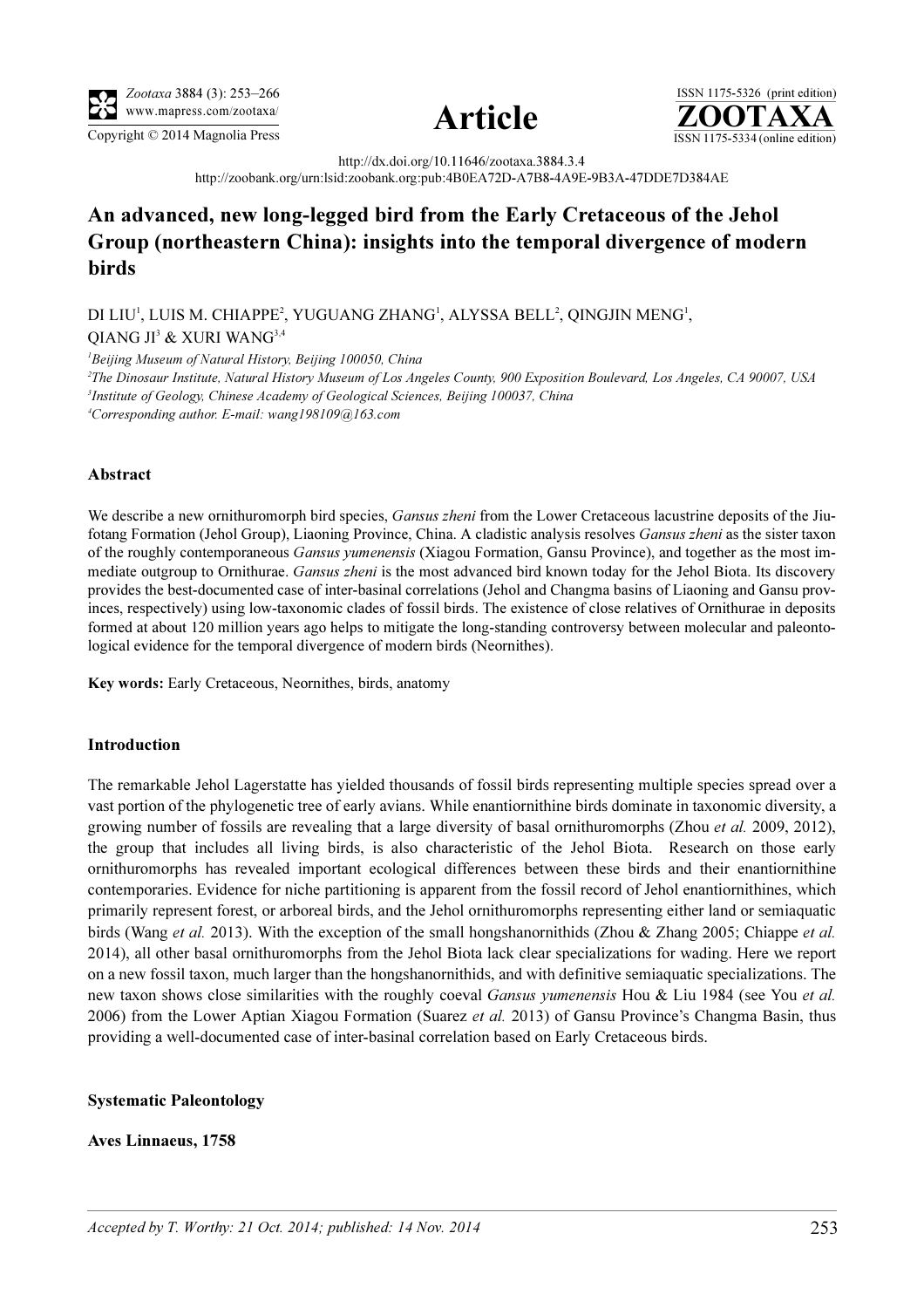FIGURE 7. Strict consensus tree resulting from the cladistic analysis of 31 Mesozoic and modern avian taxa (A) and two alternative most parsimonious tree topologies for Ornithurae (B, C). The strict consensus has a consistency index (CI) of 0.497 and a retention index (RI) of 0.814. The following unambiguous synapomorphies(character numbers correspond to Wang *et al.*, 2014) unite the lettered nodes: A) sacral vertebrae, number ankylosed (synsacrum): 11 or more (character 64); ilium/ischium, distal co-ossification to completely enclose the ilioischiadic fenestra (character 179); ischium, caudal demarcation of the obturator foramen developed as a small flange or raised scar contacting/fused with pubis and demarcating the obturator foramen distally (character 190); extensor canal on tibiotarsus present as groove bridged by an ossified supratendinal bridge (character 214); tarsometatarsus, projected surface and/or grooves on proximocaudal surface (associated with the passage of tendons of the pes flexors in Aves; hypotarsus) developed as caudal projection at least one groove enclosed by bone caudally (character 229). B) symphysial portion of dentaries fused (character 36); sternum, caudal margin, number of paired caudal trabecula: none (character 111); costal facets of the sternum present (character 116); ulnare: U-shaped to V-shaped, welldeveloped rami (character 152); intermetacarpal process or tubercle on metacarpal II present as scar (character 163); ungual phalanx of major digit (II) absent (character 172); ischium more than two-thirds the length of the pubis (character 188); pubic apron absent (absence of symphysis) (character 197); tibia/tarsal-formed condyles: no tapering of either condyle (character 217); metatarsal I: the distal half of the metatarsal I is laterally deflected so that the laterodistal surface is concave (character 232). C) supracoracoidal nerve foramen of coracoid displaced so that its nerve no longer passes through the coracoid (absent) (character 92); coracoid, sternolateral process present and with a distinct omal projection (hooked) (character 95); intermetacarpal space terminates distal to end of metacarpal I (character 165); intermembral index = (length of humerus + ulna)/(length of femur + tibiotarsus) between 0.9 and 1.1 (character 177); metatarsal II, distal extent of metatarsal II relative to metatarsal IV: metatarsal II shorter than metatarsal IV, reaching distally only as far as base of metatarsal IV trochlea (character 236); sternum, outermost trabecula: mainly parallel to the long axis of the sternum (character 246). D) dorsal (ascending) ramus of the maxilla: ramus absent (character 8); cervical vertebrae: heterocoelous cranial (i.e., mediolaterally concave, dorsoventrally convex) and caudal (i.e., mediolaterally convex, dorsoventrally concave) surfaces (character 51); sacral vertebrae, number ankylosed (synsacrum): 10 (character 64); carpometacarpus, proximal ventral surface: pisiform process forming a distinct peg-like projection (character 156); orientation of proximal portion of pubis: more or less parallel to the ilium and ischium (character 193); extensor canal on tibiotarsus present as an emarginate groove (character 214); metatarsal IV, distal extension of the metatarsal IV relative to the metatarsal III: shorter but reaching distally further than the proximal margin of the trochleae III (character 255); the ratio (tibiotarsus length/tarsometatarsus length) between 2 and 1.6 (character 257). E) ulnar shaft, radial-shaft/ulnar-shaft ratio: larger than 0.70 (character 145); ischium with a proximodorsal (or proximocaudal) process: absent (character 191); the ratio (tibiotarsus length/tarsometatarsus length): 2 or larger (character 257).

# Acknowledgments

We are grateful to Maureen Walsh and Stephanie Abramowicz for the preparation and illustration of the specimen, respectively. We also thank Hai-Lu You, Ya-Ming Wang, and two anonymous reviewers for constructive comments to the original manuscript, and to Trevor Worthy for his comments and editorial handling of the manuscript. Partial funding for this study was granted by donations from Doreen and Glenn Gee, and Carl and Lynn Cooper to the Dinosaur Institute of the Natural History Museum of Los Angeles County. This research was also funded by the Study on Morphology and Systematics of the Jehol Biota Projects (IG201101C2) of China and Building of Innovative Team Plan of the Beijing Natural History Museum.

### References

Bell, A. & Chiappe, L.M. (2011) Statistical approach for inferring the ecology of Mesozoic birds. Journal of Systematic Paleontology[, 9, 119–133.](http://dx.doi.org/10.1080/14772019.2010.525536)

[h](http://dx.doi.org/10.1080/14772019.2010.525536)ttp://dx.doi.org/10.1080/14772019.2010.525536

- Chiappe, L.M. (1995) The phylogenetic position of the Cretaceous birds of Argentina: Enantiornithes and Patagopteryx deferrariisi. Courier Forschungsinstitut Senckenberg, 181, 55–63.
- Chiappe, L.M. (2002) Basal bird phylogeny: problems and solutions. In: Chiappe, L.M. & Witmer, L.M. Mesozoic Birds: Above the Heads of Dinosaurs. University of California Press, Berkeley, 448–472.
- Chiappe, L.M., Zhao, B., O'Connor, J.K., Gao, C.L., Wang, X.R., Habib, M., Marugan, L.J., Meng, Q.J. & Cheng, X.D. (2014) A new specimen of the Early Cretaceous bird *Hongshanornis longicresta*: insights into the aerodynamics and diet of a basal ornithuromorph. PeerJ[, 2, e234.](http://dx.doi.org/10.7717/peerj.234)

[h](http://dx.doi.org/10.7717/peerj.234)ttp://dx.doi.org/10.7717/peerj.234

Clarke, J.A. (2004) Morphology, phylogenetic taxonomy, and systematics of Ichthyornis and Apatornis (Avialae: Ornithurae).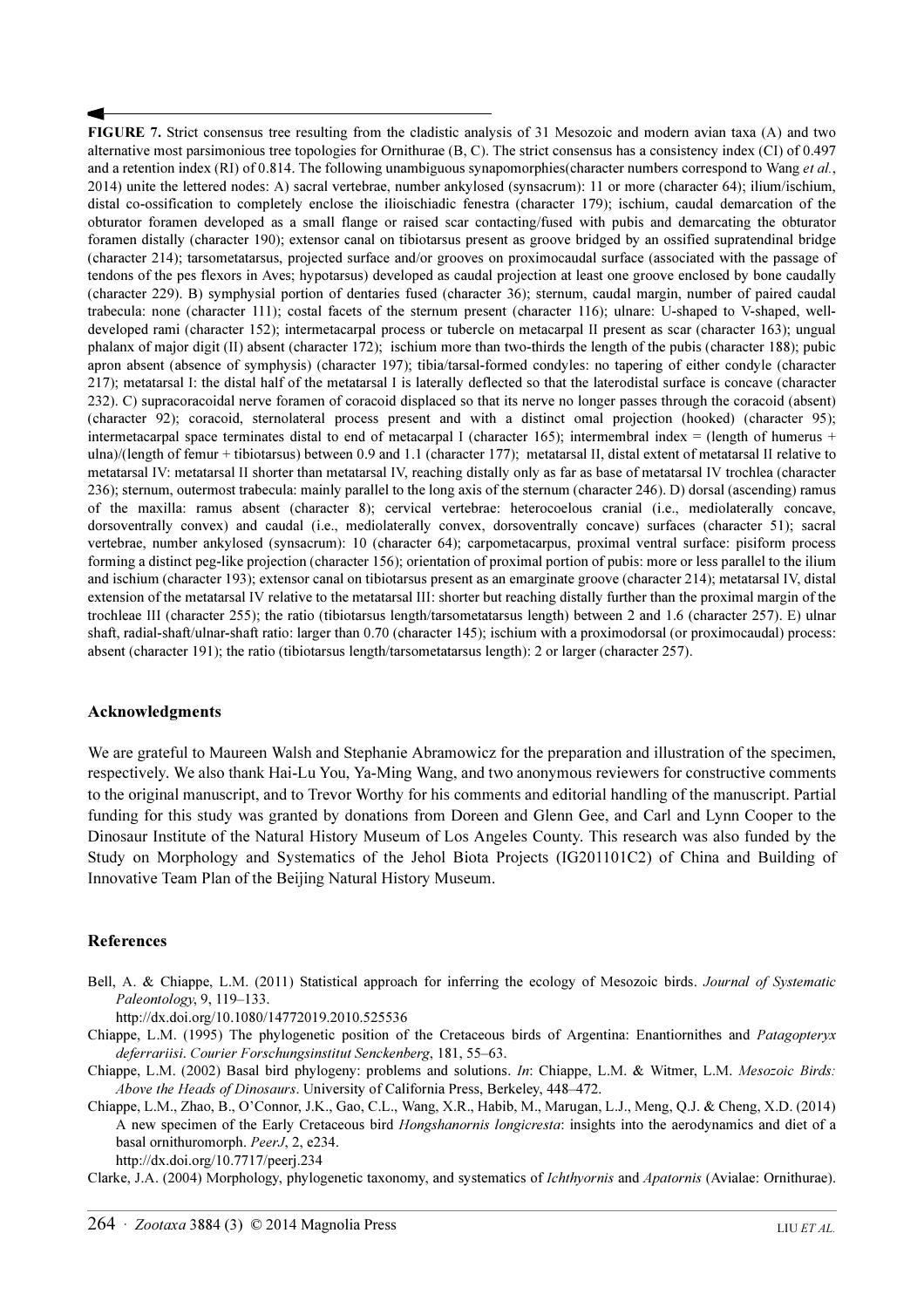Bulletin of the American Museum of Natural History[, 286, 1–179.](http://dx.doi.org/10.1206/0003-0090(2004)286%3C0001:mptaso%3E2)

[http://dx.doi.org/10.1206/0003-0090\(2004\)286<0001:mptaso>2.0.co;2](http://dx.doi.org/10.1206/0003-0090(2004)286<0001:mptaso>2.0.co;2)

- Clarke, J.A., Tambussi, C.P., Noriega, J.I., Erickson, G.M. & Ketcham, R.A. (2005) Definitive fossil evidence for the extant avian radiation in the Cretaceous. Nature[, 433, 305–308.](http://dx.doi.org/10.1038/nature03150) [h](http://dx.doi.org/10.1038/nature03150)ttp://dx.doi.org/10.1038/nature03150
- Clarke, J.A., Zhou, Z.H. & Zhang, F.C. (2006) Insight into the evolution of avian flight from a new clade of Early Cretaceous ornithurines from China and the morphology of Yixianornis grabaui. Journal of Anatomy[, 208, 287–308.](http://dx.doi.org/10.1111/j.1469-7580.2006.00534.x) [h](http://dx.doi.org/10.1111/j.1469-7580.2006.00534.x)ttp://dx.doi.org/10.1111/j.1469-7580.2006.00534.x
- Cooper, A. & Penny, D. (1997) Mass survival of birds across the Cretaceous-Tertiary boundary: molecular evidence. Science[,](http://dx.doi.org/10.1126/science.275.5303.1109) [275 \(5303\), 1109–1113.](http://dx.doi.org/10.1126/science.275.5303.1109)

[h](http://dx.doi.org/10.1126/science.275.5303.1109)ttp://dx.doi.org/10.1126/science.275.5303.1109

- Dyke, G.J. & Tuinen, V. (2004) The evolutionary radiation of modern birds (Neornithes): reconciling molecules, morphology, and the fossil record. Zoological Journal of the Linnaean Society[, 141, 153–177.](http://dx.doi.org/10.1111/j.1096-3642.200) [h](http://dx.doi.org/10.1111/j.1096-3642.200)ttp://dx.doi.org/10.1111/j.1096-3642.2004.00118.x
- Goloboff, P.A., Farris, J.S. & Nixon, K.C. (2008) TNT, a free program for phylogenetic analysis. Cladistics[, 24, 774–786.](http://dx.doi.org/10.1111/j.1096-0031.2008.00217.) [h](http://dx.doi.org/10.1111/j.1096-0031.2008.00217.)ttp://dx.doi.org/10.1111/j.1096-0031.2008.00217.x
- Haddrath, O. & Baker, A.J. (2012) Complete mitochondrial DNA genetic sequence of extinct birds: ratite phylogenetics and the vicariance biogeography hypothesis. Proceedings of the Royal Academy of Sciences, London (B)[, 268, 939–945.](http://dx.doi.org/10.1098/rspb.2001.1587) [h](http://dx.doi.org/10.1098/rspb.2001.1587)ttp://dx.doi.org/10.1098/rspb.2001.1587
- He, H.Y., Wang, X.L., Zhou, Z.H., Wang, F., Boven, A., Shi, H.G. & Zhu, R.X. (2004) Timing of the Jiufotang Formation (Jehol Group) in Liaoning, northeastern China, and its implications. Geophysical Research Letters[, 31 \(12\), 1–4. \[L12605\]](http://dx.doi.org/10.1029/2004gl019790)  [h](http://dx.doi.org/10.1029/2004gl019790)ttp://dx.doi.org/10.1029/2004gl019790
- Hope, S. (2002) The Mesozoic Record of Neornithes, In: Chiappe, L.M. & Witmer, L.M. (Ed.), Mesozoic Birds: Above the Heads of Dinosaurs. University of California Press, Berkeley, pp. 339–388.
- Hou, L.H. & Liu, Z.C. (1984) A new fossil bird from Lower Cretaceous of Gansu and early evolution of birds. Science in China, Series B, 27, 1296–1302.
- Jetz[,](http://dx.doi.org/10.1038/nature11631) W., Thomas, G.H., Joy, J.B., Hartmann, K. & Mooers, A.O. (2012) The global diversity of birds in space and time. Nature, [491, 444–448.](http://dx.doi.org/10.1038/nature11631)

[h](http://dx.doi.org/10.1038/nature11631)ttp://dx.doi.org/10.1038/nature11631

- Kurochkin, E.N., Dyke, G.J. & Karhu, A. (2002) A new presbyornithid bird (Aves: Anseriformes) from the Late Cretaceous of Southern Mongolia. American Museum Novitates[, 3386, 1–11.](http://dx.doi.org/10.1206/0003-0082(2002)386%3C0001:anpbaa%3E2.0.co;2) [http://dx.doi.org/10.1206/0003-0082\(2002\)386<0001:anpbaa>2.0.co;2](http://dx.doi.org/10.1206/0003-0082(2002)386<0001:anpbaa>2.0.co;2)
- Li, J.J., Li, Z.H., Zhang, Y.G., Zhou, Z.H., Bai, Z.Q. & Ba, T.Y. (2008) A new species of Cathayornis from the Lower Cretaceous of Inner Mongolia, China and its stratigraphic significance. Acta Geologica Sinica, 82 (6), 1115–1123. [\[English edition\]](http://dx.doi.org/10.1111/j.1755-6724.2008.tb00711.x)

[h](http://dx.doi.org/10.1111/j.1755-6724.2008.tb00711.x)ttp://dx.doi.org/10.1111/j.1755-6724.2008.tb00711.x

- Li, Y., Zhang, Y.G., Zhou, Z.H., Li, Z.H., Liu, D. & Wang, X.L. (2011) New material of Gansus and a discussion on its habit. Vertebrata PalAsiatica, 49 (4), 435–445. [in Chinese with English abstract]
- Lee, M.S., Cau, A., Naish, D. & Dyke, G.J. (2014) Morphological clocks in palaeontology, and a mid-Cretaceous origin of crown Aves. Systematic Biology[, 63 \(3\), 442–449.](http://dx.doi.org/10.1093/sysbio/syt110) [h](http://dx.doi.org/10.1093/sysbio/syt110)ttp://dx.doi.org/10.1093/sysbio/syt110
- Linnaeus, C. (1758) Systema Naturae.  $10^{th}$  Edition. Salvii Laurentii, Holmiae, 824 pp. <http://dx.doi.org/10.5962/bhl.title.542>
- Liu, D., Zhou, Z.H. & Zhang, Y.G. (2012) Mass estimation and evolutionary trend in Chinese Mesozoic fossil birds. Vertebrata PalAsiatica, 50 (1), 45–58. [in Chinese with English abstract]
- [Longrich, N.R., Tokaryk, T. & Field, D.J. \(2011](http://www.bath.ac.uk/view/person_id/7758.html)[\) Mass extinction of birds at the Cretaceous-Paleogene \(K-Pg\) boundary.](http://opus.bath.ac.uk/37339/) Proceedings of the National Academy of Sciences of the United States of America[, 108 \(37\), 15253–15257.](http://dx.doi.org/10.1073/pnas.1110395108) [h](http://dx.doi.org/10.1073/pnas.1110395108)ttp://dx.doi.org/10.1073/pnas.1110395108
- Marsh, O.C. (1872) Notice of a new and remarkable fossil bird. American Journal of Sciences, Series 3, 4 (22), 344
- Martin, L.D., Kurochkin, E.N. & Tokaryk, T.T. (2012) A new evolutionary lineage of diving birds from the Late Cretaceous of North America and Asia. Palaeoworld[, 21 \(1\), 59–63.](http://dx.doi.org/10.1016/j.palwor.2012.02.005) [h](http://dx.doi.org/10.1016/j.palwor.2012.02.005)ttp://dx.doi.org/10.1016/j.palwor.2012.02.005
- Martin, J.E. & Cordes-Person, A. (2007) A new species of the diving bird Baptornis (Ornithurae: Hesperornithiformes) from the lower Pierre Shale Group (upper Cretaceous) of southwestern South Dakota. Geological Society of America Special Papers, [427, 227–237.](http://dx.doi.org/10.1130/2007.2427(17))

[h](http://dx.doi.org/10.1130/2007.2427(17))ttp://dx.doi.org/10.1130/2007.2427(17)

- Mayr, G. (1999) Pumiliornis tessellates n. gen. n. sp., a new enigmatic bird from the Middle Eocene of Grube Messel (Hessen, Germany). Courier Forschungsinstitut Senckenberg, 216, 75–83.
- Mayr, G. (2014) The origin of crown group birds: molecules and fossils. *Palaeontology*[, 57, 231–242.](http://dx.doi.org/10.1111/pala.12103) [h](http://dx.doi.org/10.1111/pala.12103)ttp://dx.doi.org/10.1111/pala.12103
- Norell, M.A. & Clarke, J.A. (2001) Fossil that fills a critical gap in avian evolution. Nature, [409, 181–184.](http://dx.doi.org/10.1038/35051563)